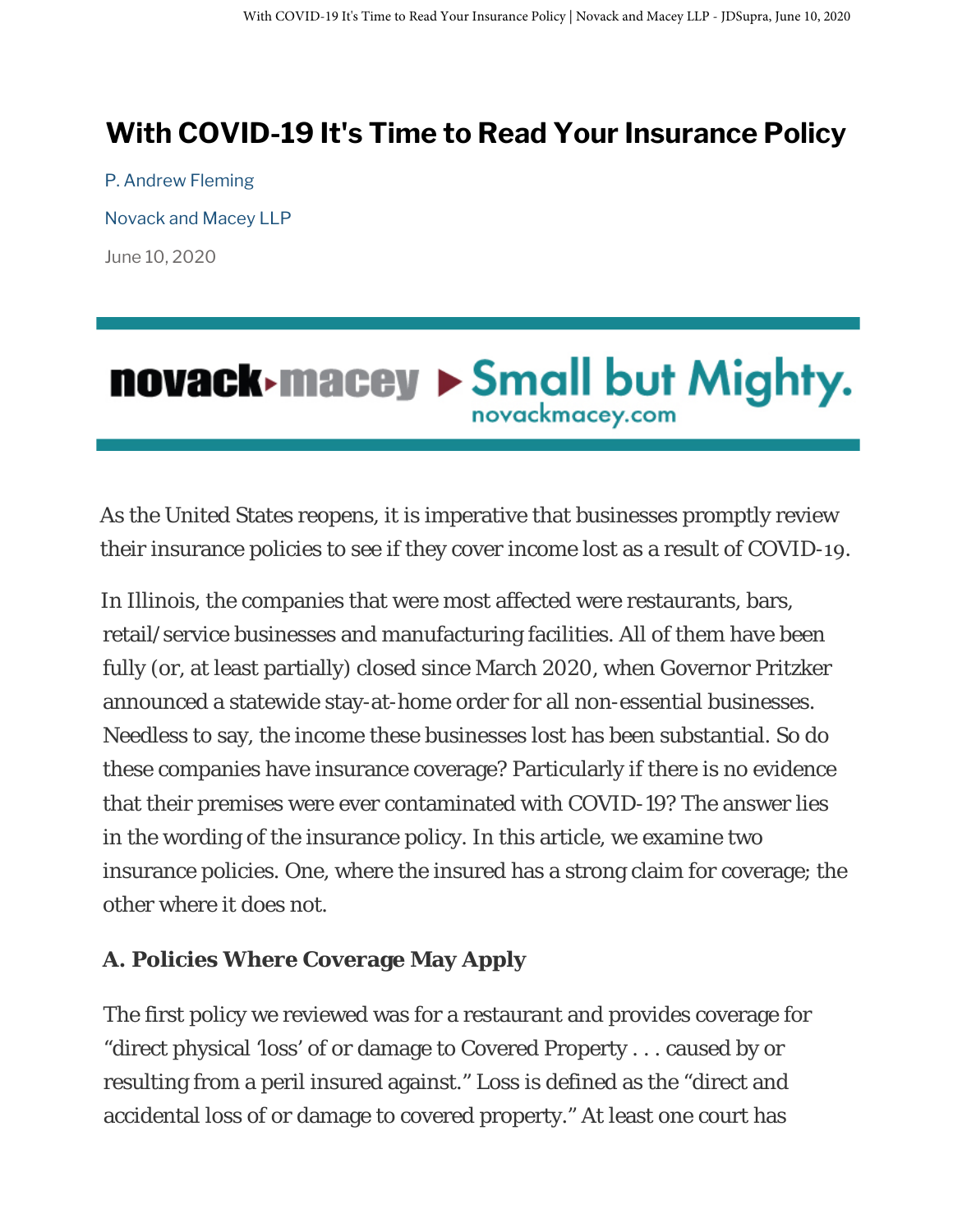recognized that where a policy insures against "loss" of property, the insured does not have to show actual physical damage to tangible property. Being deprived of the use of that property is sufficient for coverage. *US Airways, Inc. v. Commonwealth Ins. Co.*, 65 Va. Cir. 238 (2004).

Insurers repeatedly argue, however, that there is no coverage for business losses alone. They say that an insured's property must be physically damaged before coverage applies. And, in the current circumstances, insurers will almost certainly argue that COVID-19 did not cause physical harm to tangible property. That argument, however, ignores the specific language of the policy. The restaurant policy extends coverage to "physical loss of" *or* "damage to" property. By using the disjunctive word "or", the terms "physical loss of" and "damage to" become alternative provisions in the policy. Accordingly, a persuasive argument exists that any "physical loss of" property may be covered even absent "physical damage to" that property. Otherwise, the words "loss", "of" and "or" would be superfluous. And courts may not treat those words as superfluous and read them out of the policy. *Westport Ins. Corp. v. Tuskegee Newspapers, Inc.*, 402 F.3d 1161 (11th Cir. 2005) (all words in a contract must be read and given meaning and effect).

When the words "physical loss of" property are read separately from the words "damage to property," it becomes clear that coverage may apply whenever a business is deprived of the use of its property. After all, that is how the words "physical" and "loss" are defined. Physical means relating to a material thing as opposed to something imaginary. Loss means "being deprived" of one's property. See *Spokane Cty. Fire Prot. Dist. No. 9 v. Spokane Cty. Boundary Review Bd.*, 97 Wash. 2d 922 (1982) (defining "physical"); The Random House Dictionary of the English Language, (2d ed. 1987) (defining "loss"). Here, COVID-19 caused businesses to be physically deprived of the use of their property. For example, the manufacturing plant was required to shut down and not allowed to manufacture goods. So, there may well be coverage. Moreover, if there is any confusion on this point (there shouldn't be) any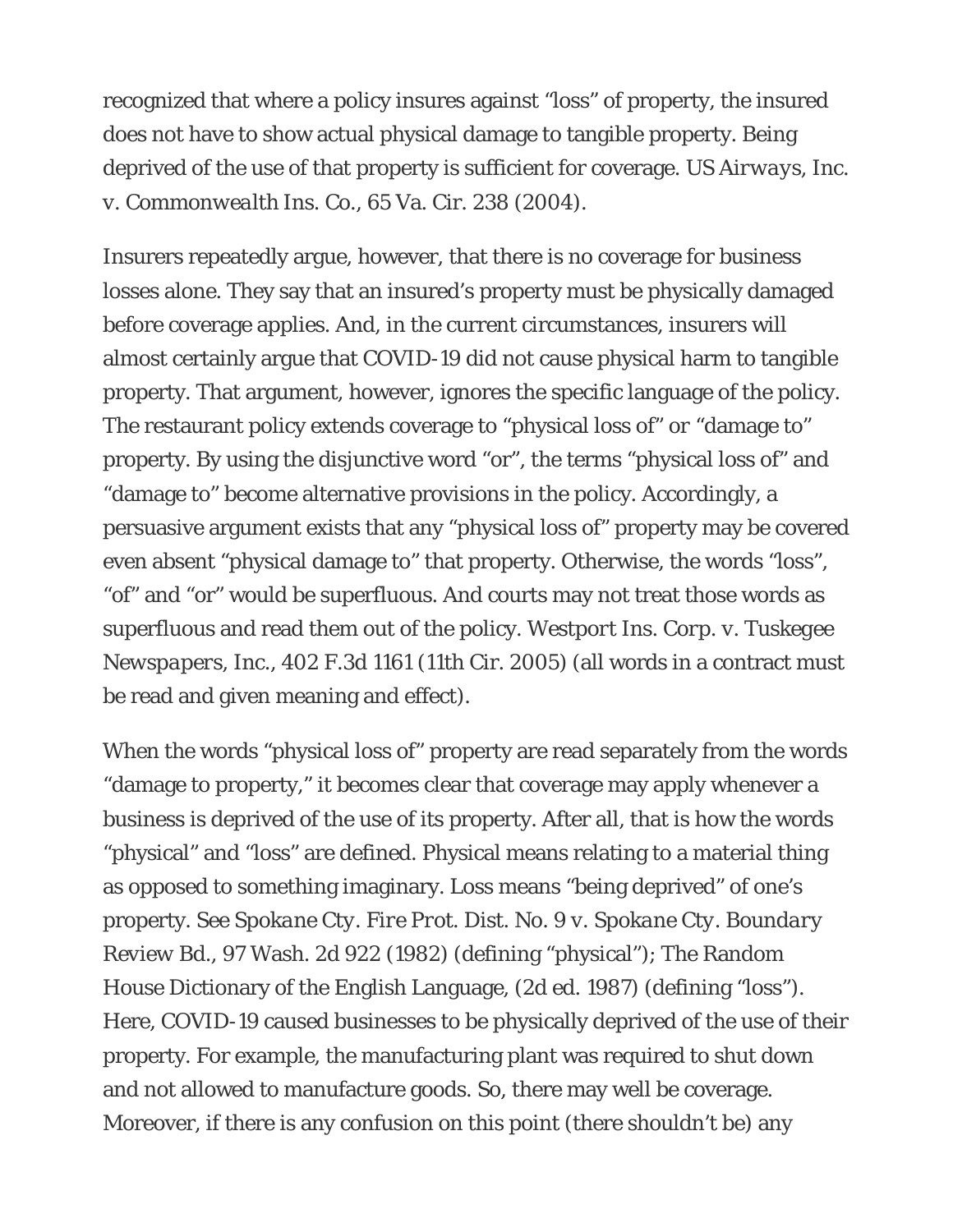ambiguity in the policy language must be strictly construed in favor of the insured and against the insurer and in favor of coverage. St. *Paul Fire & Marine Ins. Co. v. Schilli Transp. Servs. Inc.*, 672 F.3d 451 (7th Cir. 2012)

A second basis for coverage may exist under the restaurant policy for damage caused to property other than the insured's property. In this situation, the policy may cover business income that is lost due to the action of civil authority prohibiting access to the insured's premises where: (a) access to the area immediately surrounding the damaged property is prohibited by the civil authority; and (b) the civil authority action was taken in response to dangerous physical conditions resulting from the damage to the nearby property.

Under this "civil authority" coverage, an insured must show that an adjacent property owner's property was damaged by a COVID-19 outbreak and that in response, the civil authority blocked the insured from accessing its own property. Being "adjacent" does not necessarily require that the damaged property be literally next door to the insured's premises. For example, the restaurant policy states that this coverage applies to damaged property within a one mile radius of the insured's premises. Accordingly, if an insured can show that a property (such as a nursing home) that is located within a mile of the insured's premises suffered a COVID-19 outbreak, that may be sufficient to trigger coverage.

Finally, the restaurant policy we looked at contained no exclusion for viruses. As demonstrated below, such exclusions do exist. Some insurers added them to their policies after the SARS outbreak in the early 2000s. The fact that the restaurant policy does not include this exclusion is important because the insurer could have included the exclusion but either chose not do so or tried to and the insured rejected it. Either way, the absence of the exclusion arguably confirms the parties' intent to provide coverage for a situation such as COVID-19.